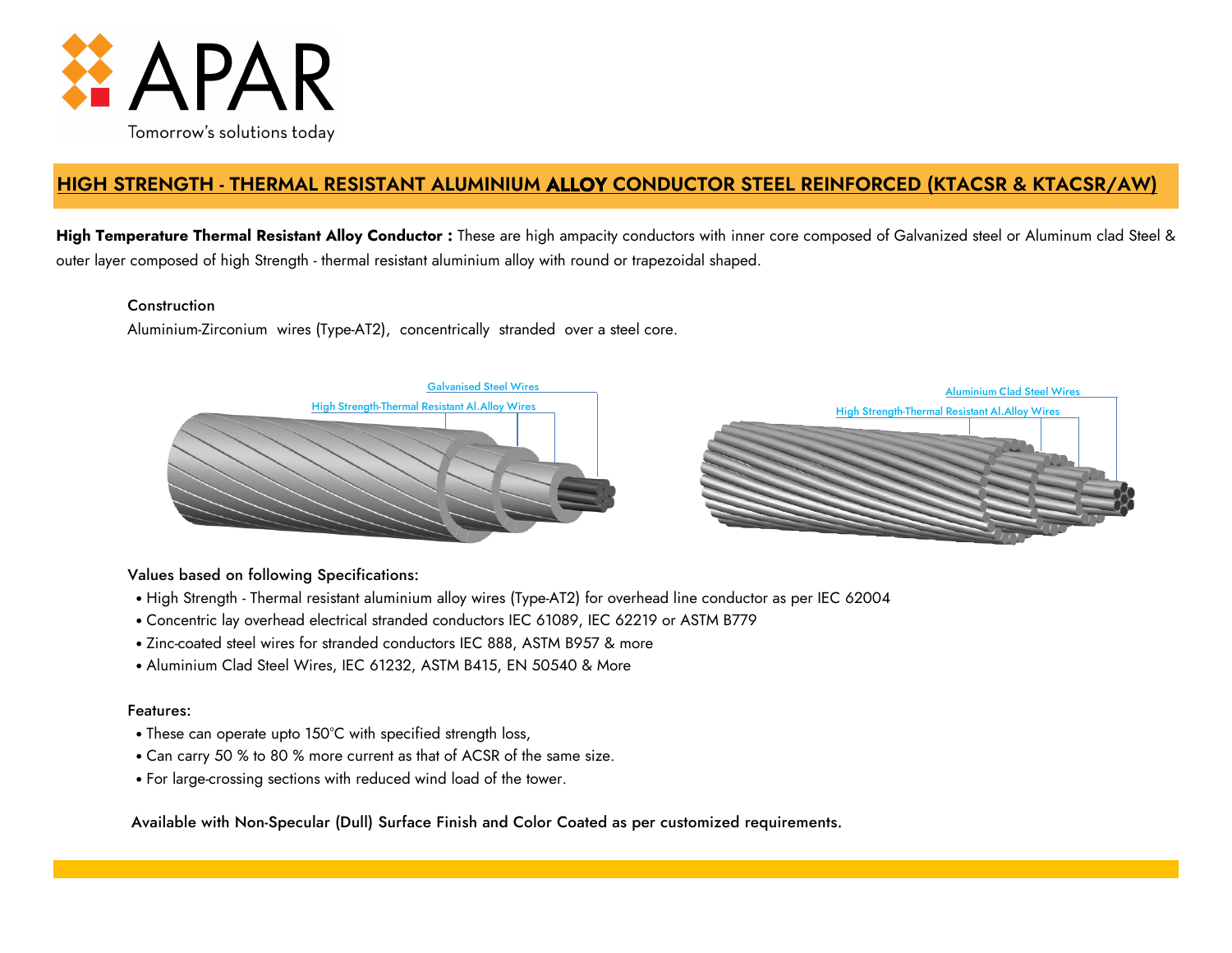

#### KTAL Steel KTAL Steel @ 85°C @ 150°C (mm²) (No.) (No.) (mm) (mm) (mm²) (mm²) (mm²) (mm) (Kg/Km) (Kg/Km) (Kg/Km) (KN) (KN) (KN) (KN) (Ω/Km) (Ampere) (Ampere) 58 6 1 3.50 3.50 57.73 9.62 67.35 10.50 158.42 74.84 233.26 25.84 27.19 28.15 28.49 0.5512 190 316 80 | 6 | 1 | 4.20 | 4.20 | 83.13 | 13.85 | 96.98 | 12.60 | 228.12 | 107.75 | 335.87 | 34.91 | 37.26 | 38.79 | 39.20 | 0.3828 | 238 | 399 80 15 4 2.60 2.60 79.64 21.24 100.88 13.00 219.14 168.22 387.36 46.94 49.70 51.93 52.67 0.4007 234 394 95 | 6 | 1 | 4.50 | 4.50 | 95.43 | 15.90 | 111.33 | 13.50 | 261.87 | 123.70 | 385.57 | 40.07 | 42.78 | 44.53 | 45.00 | 0.3335 | 258 | 436 100 15 4 2.90 2.90 99.08 26.42 125.50 14.50 272.63 209.25 481.88 58.09 61.53 64.30 65.23 0.3221 267 453 120 15 4 3.20 3.20 120.64 32.17 152.81 16.00 331.96 254.79 586.75 68.97 73.47 76.69 77.81 0.2645 301 514 120 | 30 | 7 | 2.30 | 2.30 | 124.64 | 29.08 | 153.72 | 16.10 | 343.77 | 227.22 | 570.99 | 67.26 | 71.04 | 74.09 | 75.11 | 0.2566 | 327 | 559 160 30 7 2.60 2.60 159.28 37.17 196.45 18.20 439.32 290.43 729.75 87.08 91.91 95.81 97.11 0.2008 380 655 200 30 7 2.90 2.90 198.16 46.24 244.40 20.30 546.55 361.29 907.84 107.74 113.75 118.60 120.22 0.1614 433 753 240 | 30 | 7 | 3.20 | 3.20 | 241.27 | 56.30 | 297.57 | 22.40 | 665.46 | 439.90 | 1105.36 | 127.96 | 135.84 | 141.47 | 143.44 | 0.1326 | 488 | 855 330 26 7 4.00 3.10 326.73 52.83 379.56 25.30 902.23 412.78 1315.01 143.27 150.67 155.95 157.80 0.0980 581 1029 410 | 26 | 7 | 4.50 | 3.50 | 413.51 | 67.35 | 480.86 | 28.50 | 1141.86 | 526.24 | 1668.10 | 176.55 | 185.98 | 192.72 | 195.08 | 0.0774 | 669 | 1199 480 45 7 3.70 2.47 483.85 33.54 517.39 29.61 1337.01 262.06 1599.07 162.93 167.29 170.81 171.98 0.0662 718 1292 520 54 7 3.50 3.50 519.54 67.35 586.89 31.50 1437.04 526.24 1963.28 208.72 218.15 224.89 227.24 0.0617 753 1363 560 54 19 3.63 2.18 558.85 70.92 629.77 32.68 1545.77 556.01 2101.78 227.59 237.52 244.61 246.74 0.0574 786 1428 610 54 7 3.80 3.80 612.42 79.39 691.81 34.20 1693.94 620.31 2314.25 240.48 253.98 262.71 265.09 0.0524 829 1513 630 54 19 3.85 2.31 628.65 79.63 708.28 34.65 1738.83 624.29 2363.12 251.55 261.90 270.26 273.05 0.0510 842 1540 680 45 7 4.40 2.90 684.24 46.24 730.48 35.10 1890.74 361.29 2252.03 213.14 219.15 224.01 225.63 0.0468 879 1610 680 54 7 4.00 4.00 678.59 87.96 766.55 36.00 1876.97 687.27 2564.24 264.42 279.37 289.05 291.69 0.0473 880 1616 710 54 19 4.09 2.45 709.47 89.57 799.04 36.79 1962.38 702.22 2664.60 274.28 285.92 295.33 298.46 0.0452 904 1663 800 54 19 4.34 2.61 798.85 101.65 900.50 39.09 2209.60 796.93 3006.53 309.85 323.07 333.74 337.30 0.0402 968 1793 810 45 7 4.80 3.20 814.30 56.30 870.60 38.40 2250.14 439.90 2690.04 244.89 252.77 258.40 260.37 0.0394 972 1798 1120 72 19 4.45 1.78 1119.81 47.28 1167.09 44.50 3097.07 370.67 3467.74 313.89 320.51 325.24 326.66 0.0286 1172 2214 1160 84 7 4.20 4.20 1163.77 96.98 1260.75 46.20 3221.17 757.75 3978.92 375.31 391.80 402.47 405.38 0.0276 1203 2283 1250 84 19 4.35 2.61 1248.39 101.65 1350.04 47.85 3455.38 796.93 4252.31 411.00 424.21 434.89 438.45 0.0257 1251 2385 1520 84 7 4.80 4.80 1520.03 126.67 1646.70 52.80 4207.25 989.73 5196.98 475.01 487.68 510.48 514.28 0.0211 1387 2687 **Conductor** Size Stranding **Cross-Sectional Area** Diameter of **Complete Conductor** Weight Rated Strength DC (Northern DC) Resistance @ 20°C Current Capacity Steel | Total | Regular **Strength** No. of Wires | Wire diameter | KTAL | Steel | Total | <sub>Conductor</sub> | KTAL | Steel | Total | Regular | HS | EHS | UHS

### **HIGH STRENGTH-THERMAL RESISTANT ALUMINIUM ALLOY CONDUCTOR STEEL REINFORCED - (KTACSR)**

NOTE :

Current capacity based on referenced conductor temperature, 0.56 m/s wind, 0 m Elevation, 0.45 Emmisivity, 0.80 absorptivity, 45°C Ambient temperature, 1045 W/m<sup>2</sup> Solar radiation

Customized conductor sizes based on customer's requirement can also be designed.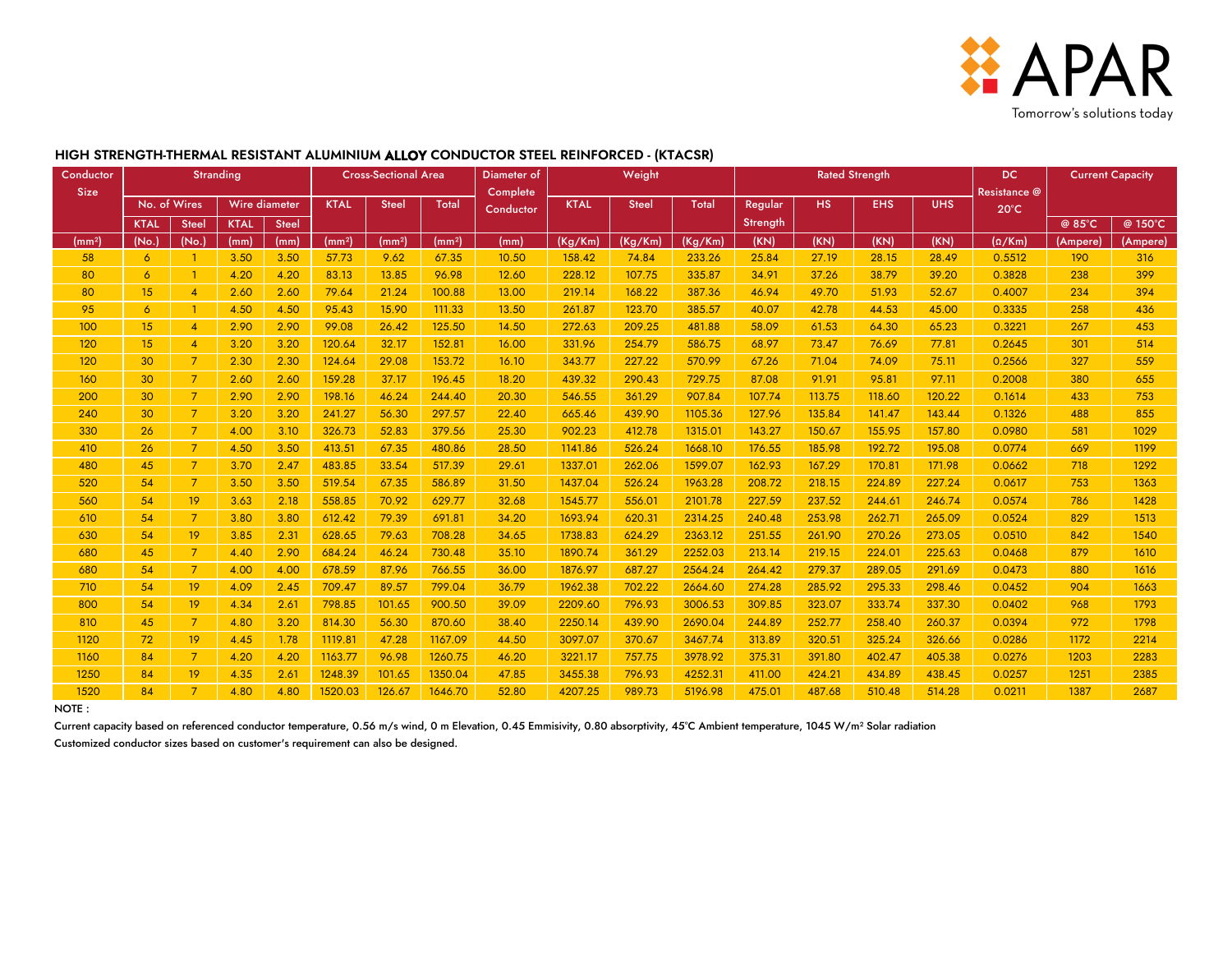

#### KTAL Steel KTAL Steel @ 85°C @ 150°C (mm²) (No.) (No.) (mm) (mm) (mm²) (mm²) (mm²) (mm) (Kg/Km) (Kg/Km) (Kg/Km) (Ω/Km) (Ampere) (Ampere) 58 6 1 3.50 3.50 57.73 9.62 67.35 10.50 158.42 63.39 221.81 0.5380 192.57 320.32 80 | 6 | 1 | 4.20 | 4.20 | 83.13 | 13.85 | 96.98 | 12.60 | 228.12 | 91.27 | 319.39 | 33.53 | 36.71 | 0.3737 | 240.40 | 404.22 80 | 15 | 4 | 2.60 | 2.64 | 21.24 | 100.88 | 13.00 | 219.14 | 142.49 | 361.63 | 45.24 | | 48.64 | 0.3647 | 245.01 | 412.77 95 | 6 | 1 | 4.50 | 4.50 | 95.43 | 15.90 | 111.33 | 13.50 | 261.87 | 104.78 | 366.65 | 37.85 | 42.14 | 0.3255 | 261.45 | 441.51 100 15 4 2.90 2.90 99.08 26.42 125.50 14.50 272.63 177.24 449.87 0.2932 279.75 474.62 120 | 15 | 4 | 3.20 | 3.20 | 120.64 | 32.17 | 152.81 | 16.00 | 331.96 | 215.82 | 547.78 | 67.68 | 71.86 | 0.2408 | 315.24 | 538.43 120 30 7 2.30 2.30 124.64 29.08 153.72 16.10 343.77 192.47 536.24 64.93 69.58 0.2363 341.17 582.97 160 30 7 2.60 2.60 159.28 37.17 196.45 18.20 439.32 246.01 685.33 0.1849 395.76 682.28 200 | 30 | 7 | 2.90 | 2.90 | 198.16 | 46.24 | 244.40 | 20.30 | 546.55 | 306.03 | 852.58 | 0.14.03 | 111.43 | 0.1486 | 451.57 | 785.07 240 30 7 3.20 3.20 241.27 56.30 297.57 22.40 665.46 372.61 1038.07 125.71 133.02 0.1220 508.49 891.13 330 | 26 | 7 | 4.00 | 3.10 | 326.73 | 52.83 | 379.56 | 25.30 | 902.23 | 349.64 | 1251.87 | 141.16 | | 148.02 | 0.0925 | 598.14 | 1059.45 410 26 7 4.50 3.50 413.51 67.35 480.86 28.50 1141.86 445.75 1587.61 169.82 182.61 0.0730 688.93 1233.87 480 | 45 | 7 | 3.70 | 2.47 | 483.85 | 33.54 | 517.39 | 29.61 | 1337.01 | 221.98 | 1558.99 | 166.85 | | 162.22 | 0.0646 | 726.87 | 1307.22 520 | 54 | 7 | 3.50 | 3.50 | 519.54 | 67.35 | 586.89 | 31.50 | 1437.04 | 445.75 | 1882.79 | 201.98 | 214.78 | 0.0589 | 770.64 | 1394.24 560 54 19 3.63 2.18 558.85 70.92 629.77 32.68 1545.77 470.96 2016.73 0.0548 804.18 1460.53 610 | 54 | 7 | 3.80 | 3.80 | 612.42 | 79.39 | 691.81 | 34.20 | 1693.94 | 525.43 | 2219.37 | 234.92 | 250.80 | 260.80 | 0.0500 | 848.50 | 1548.62 630 | 54 | 19 | 3.85 | 2.31 | 628.65 | 79.63 | 708.28 | 34.65 | 1738.83 | 528.80 | 2267.63 | 245.17 | | 257.91 | 0.0487 | 861.64 | 1574.88 680 | 45 | 7 | 4.40 | 2.90 | 684.24 | 46.24 | 730.48 | 35.10 | 1890.74 | 306.03 | 2196.77 | 209.44 | 216.84 | 216.84 | 0.0457 | 889.44 | 1629.05 680 | 54 | 7 | 4.00 | 4.00 | 678.59 | 87.96 | 766.55 | 36.00 | 1876.97 | 582.15 | 2459.12 | 258.26 | 275.85 | 0.0451 | 901.03 | 1653.98 710 54 19 4.09 2.45 709.47 89.57 799.04 36.79 1962.38 594.81 2557.19 0.0432 923.84 1700.10 800 | 54 | 19 | 4.34 | 2.61 | 798.85 | 101.65 | 900.50 | 39.09 | 2209.60 | 675.03 | 2884.63 | 301.72 | 317.98 | 0.0384 | 989.12 | 1833.39 810 | 45 | 7 | 4.80 | 3.20 | 814.30 | 56.30 | 870.60 | 38.40 | 2250.14 | 372.61 | 2622.75 | 242.63 | 0.42.95 | 0.0384 | 983.55 | 1820.68 1120 | 72 | 19 | 4.45 | 1.78 | 1119.81 | 47.28 | 1167.09 | 44.50 | 3097.07 | 313.97 | 3411.04 | 308.70 | 317.68 | 0.0282 | 1179.57 | 2228.93 1160 | 84 | 7 | 4.20 | 4.20 | 1163.77 | 96.98 | 1260.75 | 46.20 | 3221.17 | 641.85 | 3863.02 | 365.62 | 387.92 | 0.0268 | 1219.59 | 2314.31 1250 84 19 4.35 2.61 1248.39 101.65 1350.04 47.85 3455.38 675.03 4130.41 0.0250 1266.16 2415.49 1520 84 7 4.80 4.80 1520.03 126.67 1646.70 52.80 4207.25 838.34 5045.59 0.0205 1403.81 2722.06 **Conductor** Size Stranding **Cross-Sectional Area** Diameter of **Complete Conductor** Weight **Rated Strength** Rated Strength High Strength | Extra High Strength (KN) (KN) DC Resistance @ 20°C Current Capacity No. of Wires Wire diameter KTAL Steel Total Conductor KTAL Steel Total 169.82 182.61 156.85 162.22 141.16 148.02 67.68 71.86 64.93 69.58 365.62 387.92 402.86 419.13 308.70 317.68 209.44 216.84 258.26 275.85 84.10 90.05 104.03 111.43 125.71 133.02 24.88 26.71 33.53 36.71 45.24 48.64 37.85 42.14 55.98 60.21 267.12 281.45 301.72 317.98 242.63 249.95 201.98 214.78 219.79 233.26 234.92 250.80 245.17 257.91 453.47 491.48

#### **HIGH STRENGTH-THERMAL RESISTANT ALUMINIUM ALLOY CONDUCTOR, ALUMINUM CLAD STEEL REINFORCED - (KTACSR/AW)**

NOTE :

Current capacity based on referenced conductor temperature, 0.56 m/s wind, 0 m Elevation, 0.45 Emmisivity, 0.80 absorptivity, 45°C Ambient temperature, 1045 W/m<sup>2</sup> Solar radiation

Customized conductor sizes based on customer's requirement can also be designed.